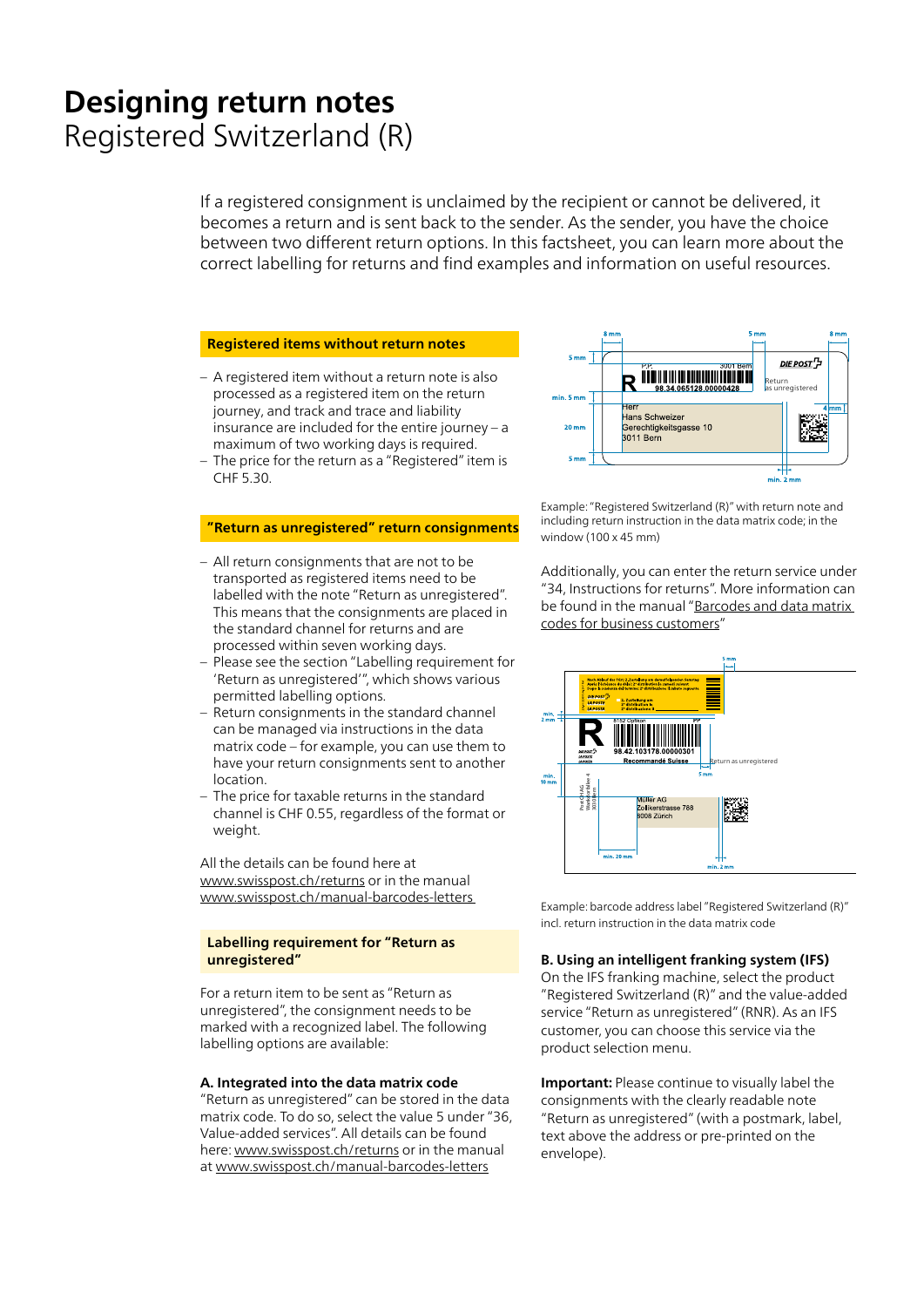# **C. "Barcode" web service**

With the "Barcode" web service, you can print the address label with integrated barcode, with or without the recipient address, directly as a label or integrate it into your own delivery note. This allows you to optimize your dispatch processes and save time and money. More information can be found here: [www.swisspost.ch/webservice-barcode](https://www.swisspost.ch/webservice-barcode)

For queries on the "Barcode" web service, please contact Web Services Support: Tel. +41 848 88 84 88 or e-mail [webservice@swisspost.ch](mailto:webservice@swisspost.ch)

[Alternatively, we recommend using our Digital](https://www.swisspost.ch/en/business-solutions/digital-commerce/digital-commerce-api/personalized-api-integration) Commerce API instead of the "Barcode" web service. In future, we will be investing increasingly in API technology and connecting more and more Swiss Post services to this programming interface. The API interface gives you access to the same functions as the "Barcode" web service. You can also obtain other interesting services to suit your needs.

### **D. Using pre-printed labels**

Order consignment barcodes and shipping labels quickly and easily using our online service. The printed labels will usually arrive within two to three working days.



How to order your consignment barcodes **with return note free of charge:**

- 1. Log in to the Customer Center with your personal login details.
- 2. Launch the "Order barcodes and shipping labels" online service.
- 3. Go to the "Barcodes" order section.
- 4. Select the service group "Domestic letters with barcode" and the basic service "Registered Switzerland (R)" or "Registered Switzerland (R) with return as unregistered" (RNR) and follow the subsequent ordering steps.

More information and a guide can be found here: [www.swisspost.ch/order-barcodes-shipping](https://www.swisspost.ch/order-barcodes-shipping-labels-info)labels-info

For questions relating to the "Order barcodes & shipping labels" online service, please contact Online Services Support: Tel. +41 848 88 22 44 or e-mail [supportonlineservices@swisspost.ch](mailto:supportonlineservices@swisspost.ch)

#### **E. Using pre-printed envelopes**

When using this option, the correct placement of the label is particularly important. Otherwise, we unfortunately cannot guarantee processing in the inexpensive returns channel.



Please adhere to the placement of the return notes [by using our layout templates for pre-printed](https://www.swisspost.ch/en/sending-letters/addressing-and-designing/designing-and-packaging-letters#templates)  envelopes.

Specifications for return notes:

- Font size: at least 2 mm (approx. 9 points) and no more than 7 mm (approx. 28 points)
- Ideal font size: 10 points
- Uniform font
- Font colour: black

**Exception:** Postmarks and labels may be used only if the return note is included in the data matrix code. For example, this affects customers who use the "Intelligent franking system (IFS)" and "Swiss Post franking" or "WebStamp" franking solutions. See the relevant sections and the "Resources" section.